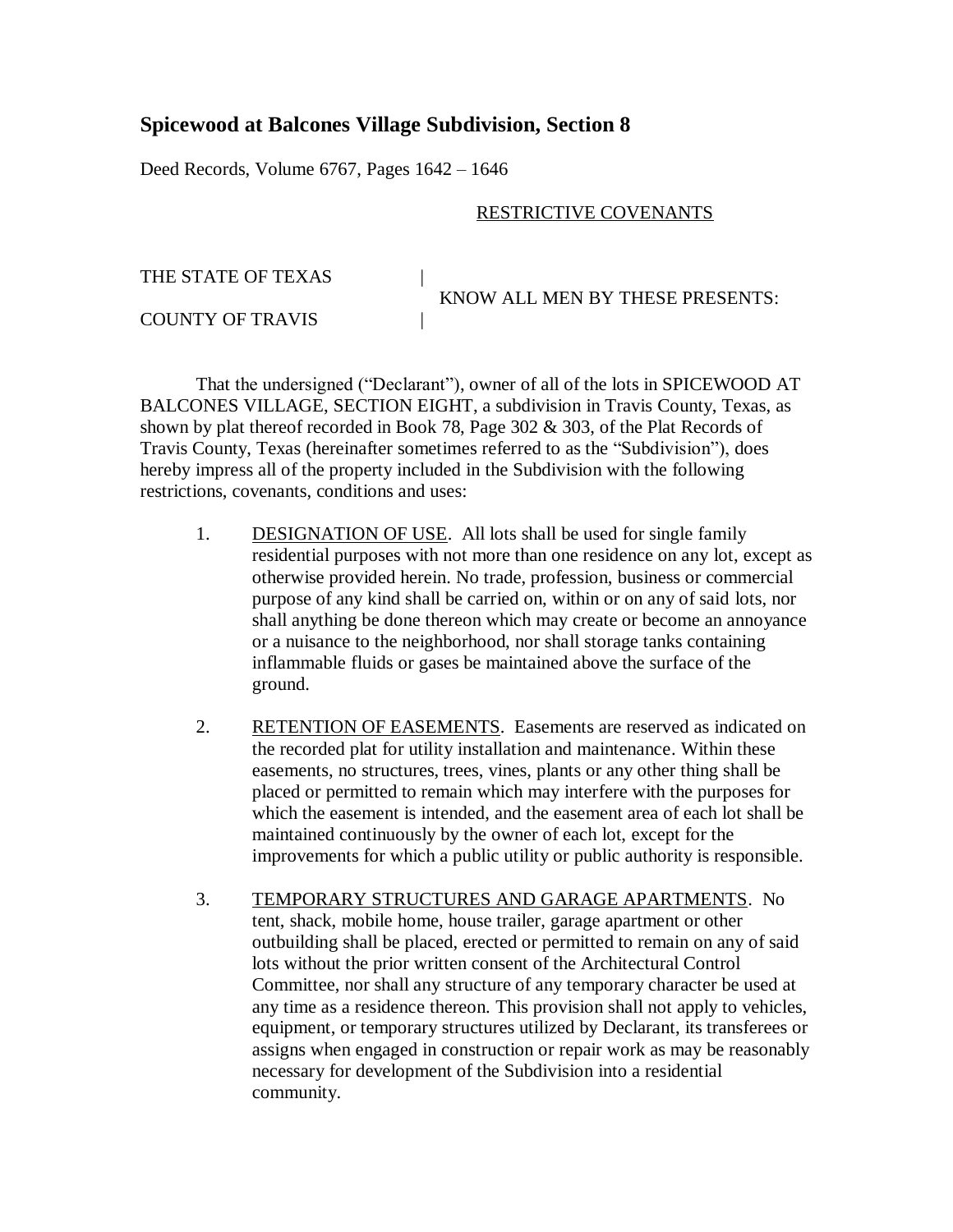4. SIZE AND CONSTRUCTION OF DWELLINGS, GARAGES, AND GUEST HOUSES. All dwellings shall be recognized standard construction with exterior first floor walls of at least seventy-five (75%) percent by area composed of stone or masonry. In computing such percentage all gables, window and door openings shall be excluded from the total area of exterior walls.

The residence, if one-story, erected on any lot shall cover not less than eighteen hundred (1800) square feet of slab or foundation area. If the residence contains one and one-half stories, the slab or foundation area shall contain not less than fourteen hundred (1400) square feet and if two full stories, the slab or foundation area shall contain not less than twelve hundred (1200) square feet. Notwithstanding anything herein to the contrary no residence shall have less than sixteen hundred (1600) square feet of livable area exclusive of garages and porches. A separate garage building, servants' quarters of one-story, or a one-story guest house not to exceed six hundred (600) square feet of floor area will be permitted, provided that such structure or structures are attached to the main residence by common wall or by a covered passageway, and the outer walls of such structure shall be the same construction and percentage by area of masonry as the main dwelling, provided that all such garages shall not front or have the automobile passage opening face the front of the lot and the main dwelling is substantially completed prior to erection of such structures, and provided further that such building complies with all other restrictions, covenants, conditions and uses contained herein.

- 5. MINIMUM LOT SIZE. No structure shall be erected or placed on any lot which lot has an average width of less than eighty (80) feet, nor shall any lot be resubdivided into lots any one of which shall have a width of less than eighty (80) feet at the front property line. For the purpose of these restrictions, a "lot" shall consist of a lot or lots having contiguous frontage and an average width of not less than eighty (80) feet. Notwithstanding the foregoing, any lot as now subdivided and delineated on the plat of the Subdivision shall be considered to be a lot.
- 6. SET-BACK, FRONT LINE AND REAR LINE. No structure shall be located or erected on any lot nearer to the front lot line than as indicated by the "building line" shown on the recorded plat of the Subdivision, nor nearer than five (5) feet to any side lot line, except that the total combined set-back from both sides shall in no event be less than fifteen (15) feet nor nearer than thirty-five (35) feet to the rear lot line, unless first approved in writing by the Architectural Control Committee.
- 7. ORNAMENTAL STRUCTURES, FENCES, WALLS AND APPURTENANCES. No wire type fence of any description shall be permitted to be erected or maintained on any lot, nor shall any fence, wall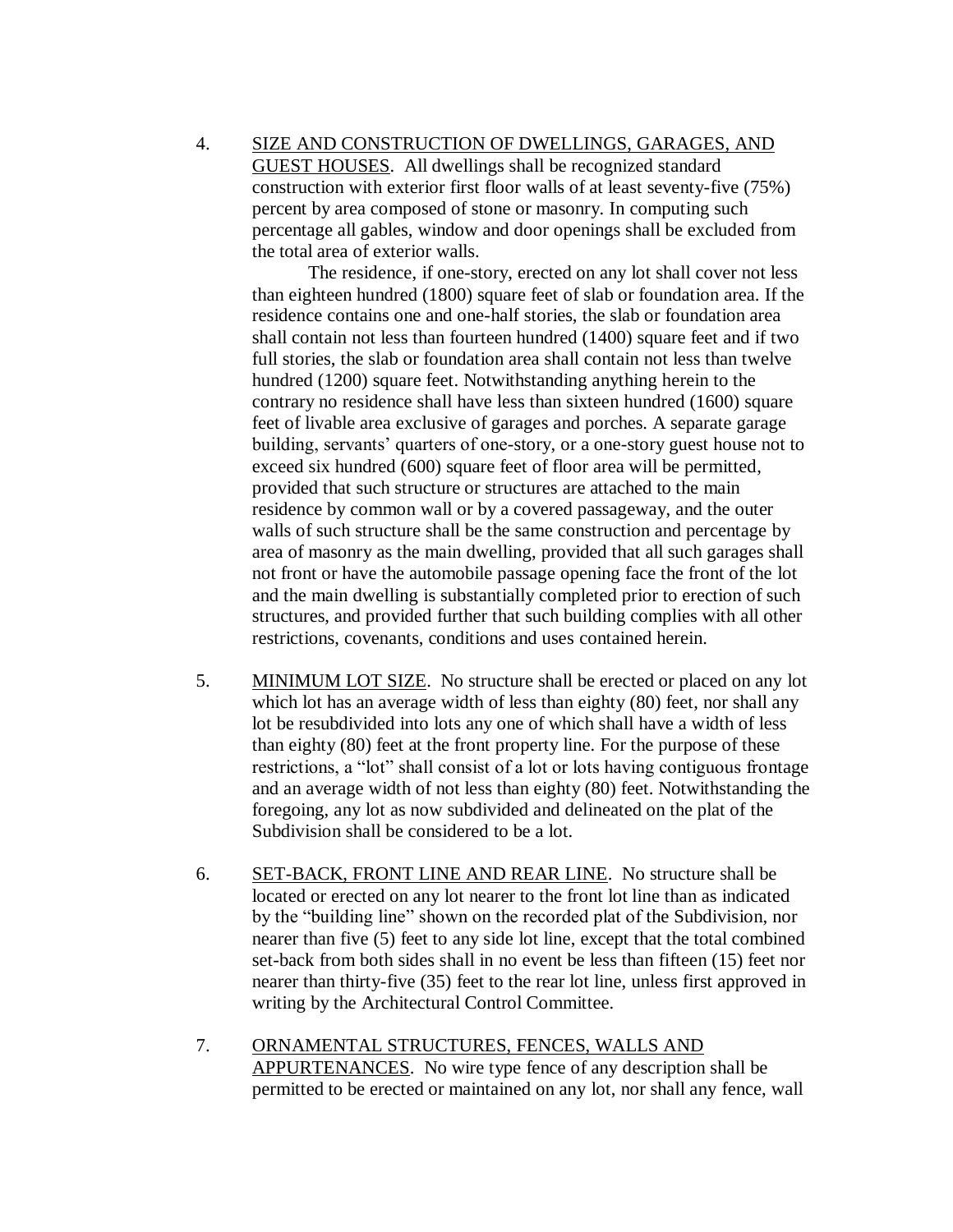or hedge be maintained forward of the front wall line of the main residence except retaining walls of not over six (6) inches above lot grade.

Ornamental structures, fences and walls are permitted subject to approval in writing of the Architectural Control Committee for the Subdivision.

No radio or television or guy wires shall be maintained on any portion of any lot forward of the front wall line of the respective dwelling.

No signs or other type of advertisement shall be permitted on any lot, except one sign indicating a lot is for sale shall be permitted facing the front of any lot, and one such sign facing the rear.

- 8. TRUCKS, BUSES, BOATS AND TRAILERS. No truck larger than  $\frac{3}{4}$ ton, bus, boat or trailer shall be parked in the street in front of any lot except for construction and repair while a residence or residences are being built or repaired in the immediate vicinity, and no truck larger than ¾ ton, bus, boat or trailer shall be parked overnight on the driveway or any portion of the lot as to be visible from the street.
- 9. ARCHITECTURAL CONTROL. For the purpose of insuring the development of the Subdivision as a residential area of high standards of workmanship, materials and harmony of design, an Architectural Control Committee composed of James H. McCullick, David Drane is hereby appointed. The members of such committee may appoint additional members, may designate their successor, may appoint persons to fill vacancies or may designate an agent to act for such committee. No dwelling, wall, fence or other structure shall be placed upon any lot until the plan therefor and the plat plan have been approved in writing by the Declarant or the Architectural Control Committee, or by an appointee of the Architectural Control Committee. Refusal or approval of the plans and specifications by the Architectural Control Committee may be based on any grounds, including purely aesthetic reasons, in the sole discretion of the Architectural Control Committee. All plans and specifications submitted to the Architectural Control Committee shall become the property of such Committee. No alterations in the exterior appearance of any dwelling or structure shall be made without like approval by the Architectural Control Committee. No dwelling or other structure shall remain unfinished for more than one (1) year after the same has been commenced. In the event the Architectural Control Committee, or its designated representative, fails to approve or disapprove within thirty days after plans and specifications have been submitted to it, such plans shall be deemed to have been approved. When, in the opinion of the Architectural Control Committee, a waiver or modification of any of the restrictive covenants would not impair or detract from the high quality of the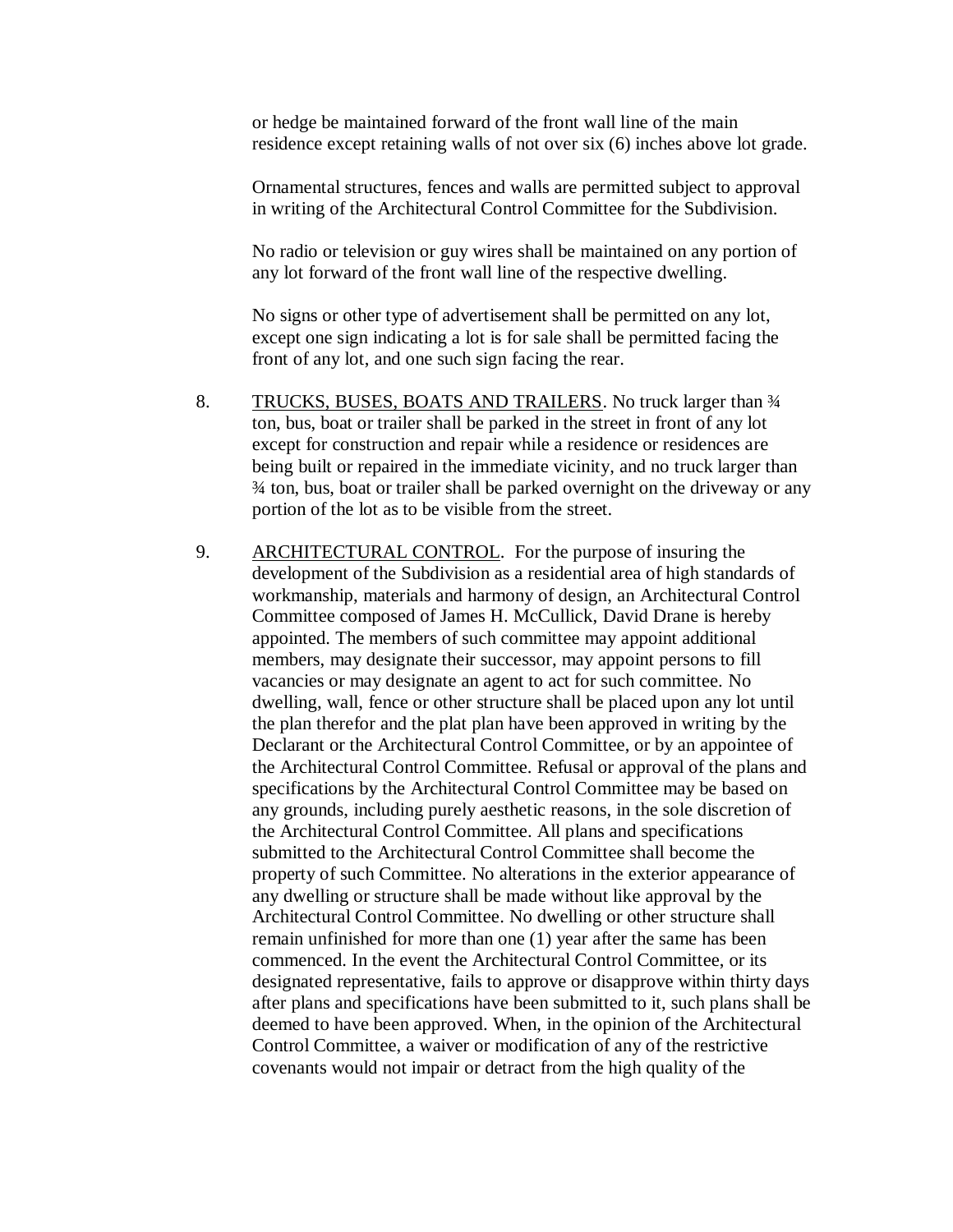Subdivision, it may, by written instrument recorded in the Deed Records of Travis County, Texas, waive or modify any such restriction.

- 10 ANIMALS. No animals, livestock or poultry shall be raised, bred or kept on any lot, except that cats, dogs or other household pets may be kept, provided that they are not kept, bred or maintained for any commercial purpose.
- 11 CLEANLINESS. No trash, ashes or any other refuse may be thrown or dumped on any vacant lot, park or drainage area in the Subdivision, and no inoperable automobiles, appliances, discarded furniture, or similar types of articles shall be stored or kept on any lot unless such articles are enclosed and shielded from the public view by an adequate fence.
- 12. OIL, GAS, MINERAL, MINING AND EXCAVATION OPERATIONS. No oil, gas, mineral, mining or excavation operations of any kind or character shall be permitted upon any lot or area of the Subdivision.
- 13 SEWAGE. No dwelling in the Subdivision shall be serviced other than by a public or private sanitary system, and no dwelling shall be serviced by a septic tank, and in the event that the lots are serviced by a Municipal Utility District, each owner, upon acceptance of title to a lot covenants and agrees to pay all reasonable and necessary charges of such utility district and to perform all of the other obligations of a property owner within such district.
- 14. SIDEWALKS. Prior to the occupancy of any residence on any lot in the subdivision, the owner of any such lot, at his expense, covenants and agrees to construct any sidewalks or other walkways which may be required by any applicable governmental authorities.
- 15. GENERAL PROVISIONS. These provisions are hereby declared to be restrictions, conditions, covenants and uses running with the land and shall be fully binding on all persons acquiring title to property in the Subdivision, whether by descent, devise, purchase or otherwise, and every person, by the acceptance of title to any lot in the Subdivision, shall thereby agree to abide by and fully perform the foregoing restrictions, conditions, covenants and uses which shall be binding until January 1, 1999. On and after January 1, 1999, said restrictions, conditions, covenants and uses shall be automatically extended for successive periods of ten (10) years unless changed in whole or in part by a vote of the owners of three-fourths (3/4ths) of the then owners of lots in the Subdivision.
- 16. ENFORCEMENT. If any person or persons shall violate or attempt to violate any of the above restrictions, conditions, covenants and uses, it